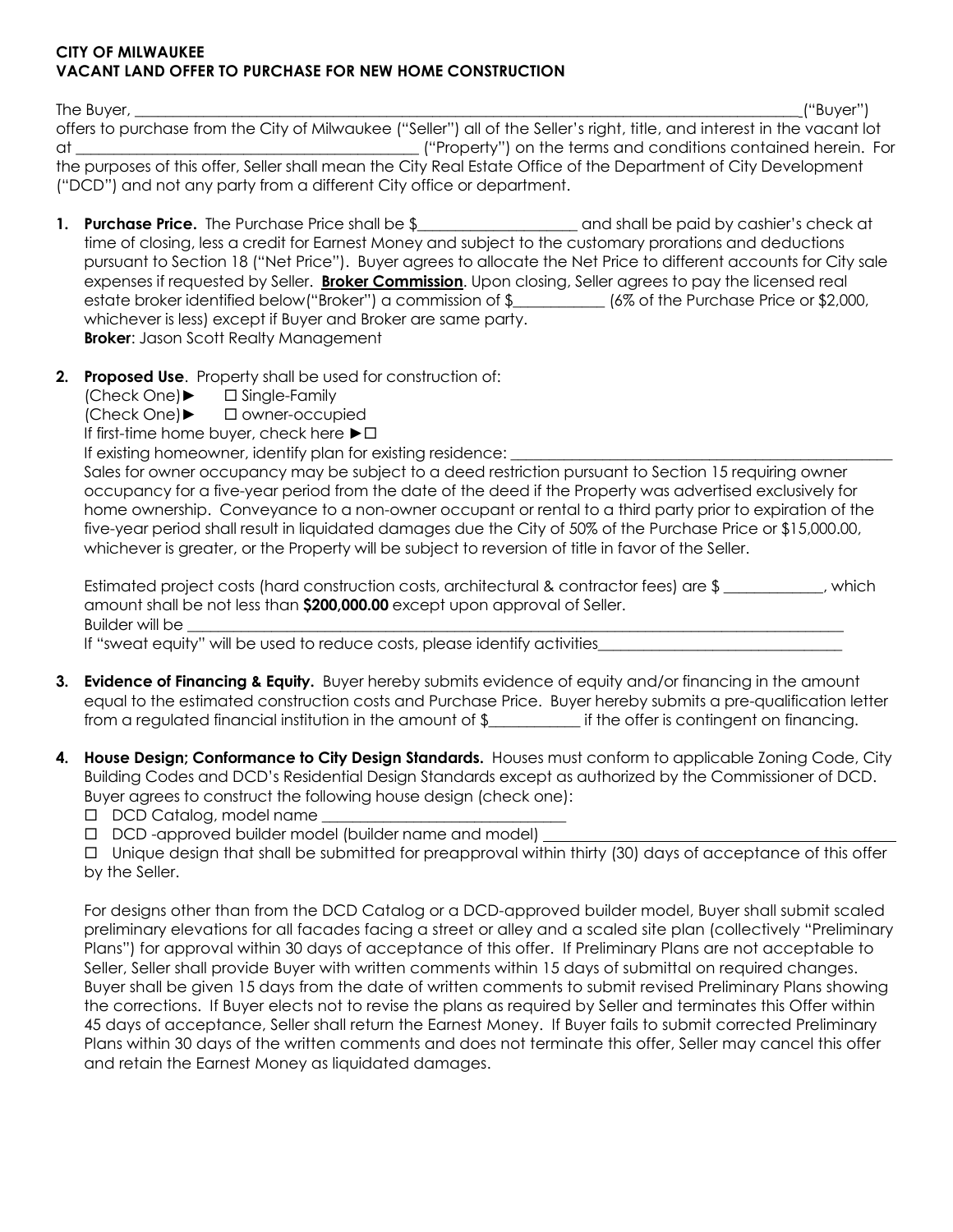5. Earnest Money. Earnest Money of \_\_\_\_\_\_\_\_\_\_\_\_\_\_\_ (10% of the Purchase Price or \$1,000 whichever is greater) in the form of a check shall be submitted by Buyer with this offer. The Earnest Money shall be credited toward the Purchase Price at time of closing. The Earnest Money shall be held by the Seller or Broker and is non-refundable except for transactions involving unique house designs pursuant to Section 4 where an offer is withdrawn because of non-conforming plans and where a financing contingency is not satisfied.

## 6. Buyer Identification and Disclosures.

| Buyer is (check one):                                                                                                                                                                                                                                                                              | □ Married                             |                                               |              | $\Box$ Single person (Identify if $\Box$ he/male $\Box$ her/female/for deed)) |  |
|----------------------------------------------------------------------------------------------------------------------------------------------------------------------------------------------------------------------------------------------------------------------------------------------------|---------------------------------------|-----------------------------------------------|--------------|-------------------------------------------------------------------------------|--|
|                                                                                                                                                                                                                                                                                                    |                                       | $\Box$ Joint Tenants $\Box$ Tenants in Common |              |                                                                               |  |
|                                                                                                                                                                                                                                                                                                    | $\Box$ Corporation $\Box$ Partnership |                                               | $\Box$ other |                                                                               |  |
| $\mathbf{1}$ and $\mathbf{1}$ if $\mathbf{1}$ , and and and $\mathbf{1}$ and $\mathbf{1}$ and $\mathbf{1}$ and $\mathbf{1}$ and $\mathbf{1}$ and $\mathbf{1}$ and $\mathbf{1}$ and $\mathbf{1}$ and $\mathbf{1}$ and $\mathbf{1}$ and $\mathbf{1}$ and $\mathbf{1}$ and $\mathbf{1}$ and $\mathbf$ |                                       |                                               |              |                                                                               |  |

Identify corporate officers, partnership or LLC members:

Buyer certifies that Buyer, and every owner, member, shareholder and partner of Buyer, directly or indirectly, is now and will at closing be in compliance with the following "City General Buyer Policies":

- a) Not delinquent in the payment of any property tax (real and personal property), special assessment, special charge or special tax to the City of Milwaukee.
- b) Not a party against whom the City has an outstanding judgment.
- c) Not have outstanding building or health code violations or orders from the City's Health Department or Department of Neighborhood Services that are not actively being abated.
- d) Not a party who has been convicted of violating an order of the Health Department or Department of Neighborhood Services within the past year.
- e) Not subject to a property tax foreclosure by the City within the past five years.

Seller will reject Offers from parties that violate the City General Buyer Policies and Seller may terminate an accepted Offer if such conditions exist at any time after acceptance of this Offer or at closing.

 Seller may reject an Offer from parties with outstanding City of Milwaukee offers or recently purchased property from Seller where improvements or renovations have not been completed.

Buyer certifies that Buyer:

 $\Box$  has  $\Box$  has no outstanding accepted Offers to Purchase with Seller

 $\Box$  has  $\Box$  has not acquired other property from Seller for which all required rehabilitation, repair, improvement or development has not been completed

Buyer certifies that Buyer  $\Box$  is  $\Box$  is not an employees of the City of Milwaukee, Redevelopment Authority, Housing Authority, Milwaukee Economic Development Corporation or Neighborhood Improvement Development Corporation (collectively "City Agencies"). If employed by City Agency, identify department:

. DCD, HACM and RACM employees must complete and submit with the Offer a DCD Conflict of Interest Form that has been signed by the employee's supervisor and DCD Commissioner.

- 7. Acceptance. Submitted offer must be signed by all parties of Buyer and acceptance occurs upon signature of the Commissioner of DCD or designee at which time this Offer becomes an agreement binding upon both parties ("Effective Date"). Buyer may withdraw the offer at anytime prior to delivery of the accepted offer and Seller shall return the Earnest Money to Buyer.
- 8. Offer Term. The Offer shall commence on the Effective Date and be in effect for a period of 120 days ("Expiration Date"). Buyer must satisfy all contingencies and close on or before the Expiration Date pursuant to Section 14. Under limited circumstances, the Offer may be extended by the Commissioner of DCD for 30 days ("Extended Date") upon submission by Buyer and Seller acceptance of a written request for such extension including the reasons therefore and a check for \$250.00. If the Offer term is extended, the extension fee is non-refundable and shall not be credited toward the Purchase Price.
- 9. Duty to Build. Buyer agrees to commence construction of the Seller approved design within 15 days following closing and to complete all construction according to approved plans including site improvements and landscaping within nine (9) months following the date of closing. Deed shall contain a restriction requiring such performance and the possibility of reversion of Property title in favor of the Seller in the event of default.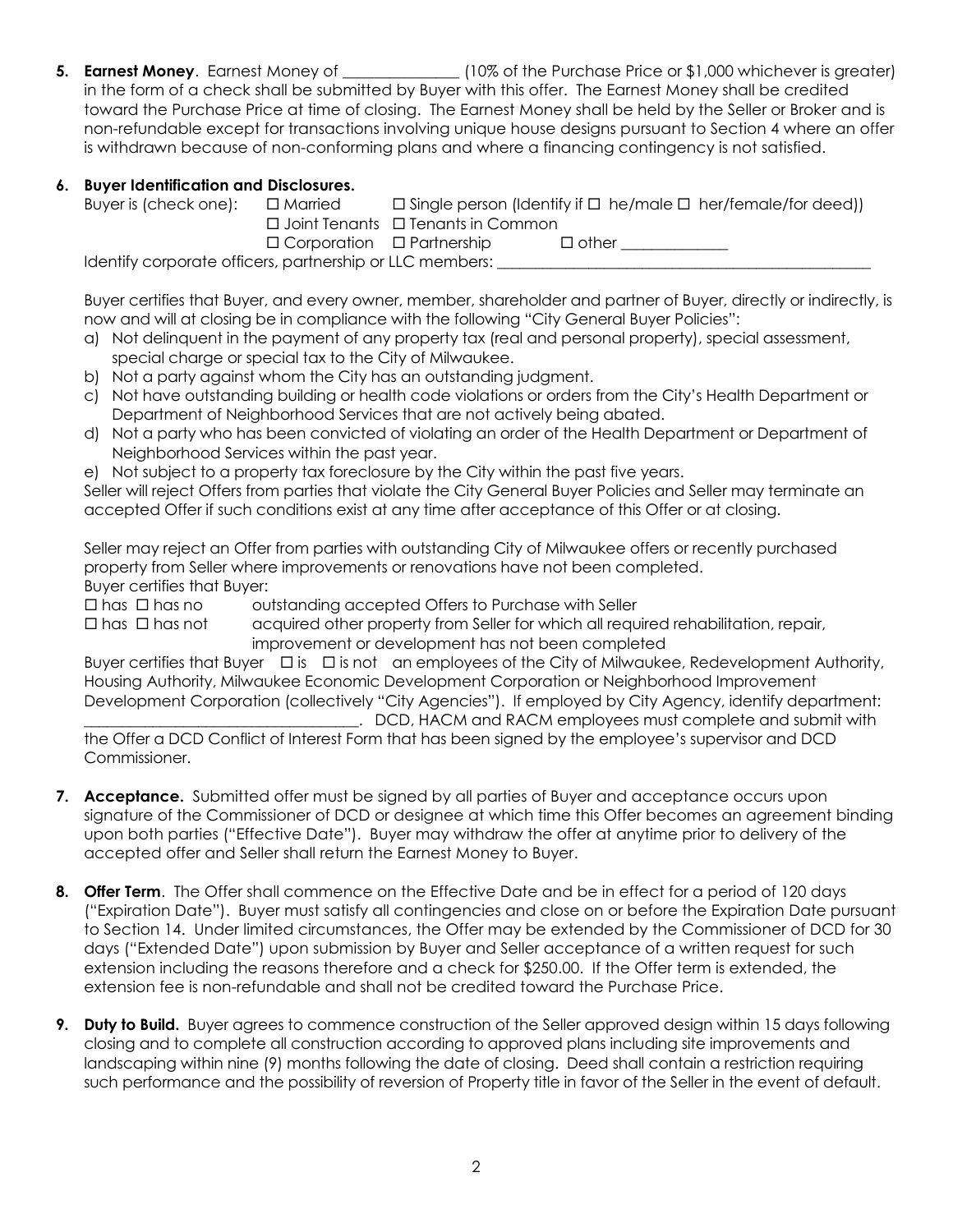10. Financing Contingency. This Offer  $\Box$  is  $\Box$  is not contingent upon financing. (Check One ▲)

This Offer is contingent upon Buyer obtaining:  $\Box$  first mortgage loan commitment or  $\Box$  construction loan commitment within a days of acceptance of this Offer for not less than \$ The original for a term of not less than \_\_\_\_\_ years with an initial interest rate not to exceed \_\_\_\_\_\_\_\_\_\_% per annum with monthly payment not to exceed \$\_\_\_\_\_\_\_\_\_\_\_ for principal and interest. Buyer agrees to pay all customary financing costs (including closing costs, to apply for financing promptly and to provide evidence of application promptly upon request by Seller. If financing is not available on the terms stated in this Offer (and Buyer has not already delivered an acceptable loan commitment for other financing to Seller), Buyer shall promptly deliver written notice to Seller of same including copies of lender(s) rejection letters or other evidence of unavailability. Upon receipt of such notice, this Offer is cancelled and Seller shall return all Earnest Money. If Seller notice is not timely given, this Offer shall be null and void and Seller may retain all Earnest Money as liquidated damages.

- 11. Property Condition. Seller discloses that the Property may contain old building foundations, demolition debris and other materials not suitable for construction. Property does not have sewer and water lateral hookups and will require connecting with City utilities in the street. Without changing the "AS-IS/WHERE IS, no warranty or representation" nature of this transaction, Buyer is aware that the Property is or may be affected by adverse geotechnical conditions due to the presence of these materials or due to the bearing capacity of the soil. Seller has conducted no geotechnical investigation of the Property and assumes no liability for any subsurface conditions. Buyer shall include in the construction budget an allowance for extraordinary site excavation, disposal of materials unsuitable for construction and/or additional fill to allow construction as well as sewer and water lateral hookups. Seller shall not provide a survey of the Property. Buyer is encouraged to undertake a site survey, geotechnical investigation and other due diligence reviews that it deems necessary. Upon written request of Buyer, Seller shall provide Buyer a right of entry to conduct such investigations of the Property upon certain conditions, including submission of a certificate of insurance in amounts specified by Seller naming the City of Milwaukee as an additional insured. Buyer acknowledges that Seller disclosure requirements under Ch. 709, Wis. Stats. do not apply.
- 12. Environmental Conditions. Seller shall not provide a Phase I environmental Assessment of the Property and this Offer shall be deemed the "waiver" required by Milwaukee Code of Ordinances §308-22-2-g. Buyer shall, in the event of a Closing and delivery of a Deed pursuant hereto, release, indemnify and hold the Seller, the City of Milwaukee (and its agents, employees, and contractors, and also the Redevelopment Authority of the City of Milwaukee, and its agents, employees and contractors) harmless from and against any loss, expense, damage, or claim (whether based in contract, tort, or otherwise), associated directly or indirectly, with any detected or undetected, known or unknown, environmental, geotechnical, or other physical or nonphysical defect or hazard that may be present in or on, or that may affect, the Property. The foregoing indemnity and hold harmless duty (but not the release duty), however, does not cover personal injury claims for accidents or injuries that occurred on the Property prior to Closing except as otherwise provided by or covered by this Offer.
- 13. Closing. Closing on this transaction ("Closing") shall take place at the offices of the City Real Estate Office at 809 North Broadway, 2nd Floor, Milwaukee, Wisconsin, or at a mutually acceptable place, at a time and date that will be on or before the Expiration Date or Extended Date provided closing contingencies pursuant to Section 14 have been satisfied by Buyer.
- 14. Closing Contingencies. Closing by Seller is contingent on:
	- A) Buyer obtaining a building permit for a DCD-approved design and site plan from the City of Milwaukee Development Center. Final plans submitted for the building permit must match approved preliminary design pursuant to Section 4 and to the zoning and building codes or the Seller may cancel this Agreement and retain the Earnest Money as liquidated damages. Buyer is solely responsible for making timely application for a building permit (Seller recommends that the permit application be made at least 30 days prior to the expected closing date to allow adequate time for plan review). Seller shall not be responsible for any delays approving final plans caused by Buyer's submittal of final plans that do not conform to Residential Design Standards or pre-approved plans;
	- B) Buyer submission to Seller of a fully executed final construction contract with a licensed contractor showing construction to commence within fifteen (15) days following closing; and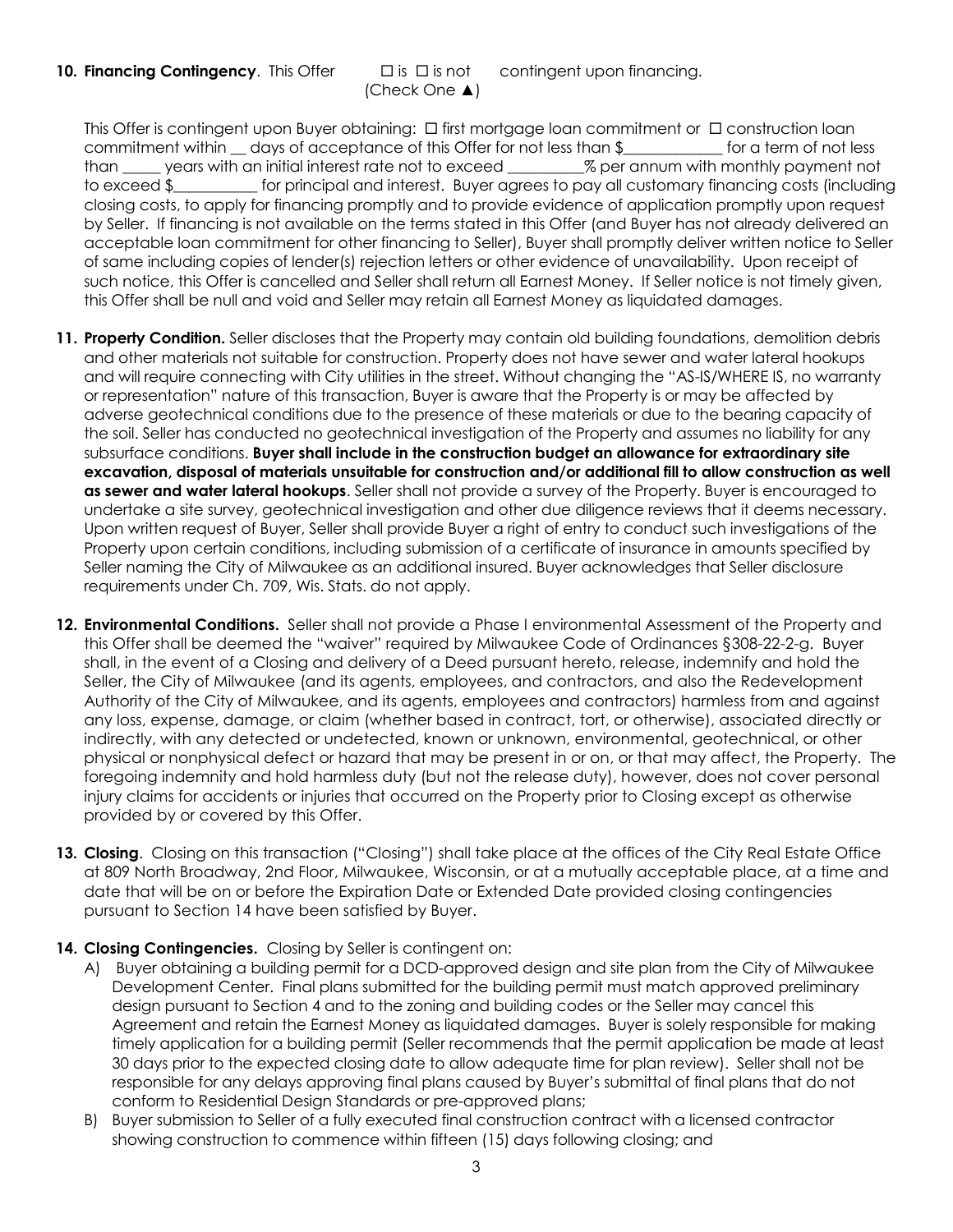- C) Submission to Seller of a firm financing commitment without contingencies and/or evidence of equity that shows adequate funds to complete construction in the submitted contract.
- D) No violation of City General Buyer Policies by Buyer.

 If Buyer fails to satisfy Closing Contingencies by Expiration Date or Extended Date, whichever is later, Seller may declare this Offer null and void and retain Earnest Money as liquidated damages.

15. Quit-Claim Deed of Property; AS-IS Sale; Restrictions. Upon submission of the Net Purchase Price by Buyer, Seller shall convey the Property to Buyer by Quit-Claim deed ("Deed") in "AS-IS, WHERE-IS" condition with all faults and defects, known or unknown, physical or otherwise, and without representation or warranty, express or implied. Such provisions shall bar all tort, warranty, and misrepresentation claims – including any action based on non-disclosure. Buyer shall rely on Buyer's own due diligence and independent investigation and inspection, and they shall not rely upon any oral or written statement or representation of Seller or any employee or agent or contractor of City. At Closing, and upon delivery of the Deed to Buyer, whatever occupancy rights Seller has in and to the Property will become Buyer's.

 The Deed may contain the restriction that requires owner occupancy for a five-year period from the date of the deed if the Property was advertised exclusively for owner occupancy or if Seller identifies owner occupancy in Section 2. Conveyance to a non-owner occupant or rental to a third party prior to expiration of the five-year period shall result in liquidated damages due the City of 50% of the Purchase Price or \$15,000.00, whichever is greater, or the Property will be subject to reversion of title in favor of the Seller.

- 16. Title Insurance. Seller shall provide Buyer with a title insurance commitment for the Property, issued by a title insurance company chosen by Seller, in the amount of the Purchase Price if the Purchase price is greater than \$10,000.00. Seller shall pay the base cost of title insurance. Buyer shall be responsible for the cost of any title and gap endorsements and the cost of any title updates incurred after the initial invoice. Seller shall pay its cost of title insurance at closing from the Net Purchase Price if sufficient to cover such cost payment or by separate check. Provision of title insurance shall not change the "AS-IS/no warranty or representation" nature of this transaction. No evidence of title shall be provided by Seller if the Purchase Price is less than \$10,000.00.
- 17. Legal Possession. Legal possession of the Property shall be delivered to Buyer at closing. Physical occupancy is subject to the rights of tenants in possession, if any.
- 18. Prorations. Property taxes and/or utility bills, if any, shall be pro-rated to the date of closing. Seller shall be responsible for special assessments of record as of the date this contract is accepted by Seller. The estimated special assessments that are the responsibility of Seller, but that have not been billed, may be deducted from the Purchase Price at closing and paid by Buyer at such time as the Special Assessments are billed. If the Purchase Price is inadequate to pay the Estimated Special Assessments, Seller shall pay at such time as the Special Assessment is billed.
- 19. Seller Termination. Seller may terminate this offer and return Earnest Money and Extension Fee if Seller is unable to provide marketable title or Seller is unable or unwilling to remove valid objections to title prior to closing.
- 20. Transfer Fee or Return. No real-estate-transfer fee shall be due at closing pursuant to § 77.25(2), Wis. Stats,
- 21. Recording Deed. The Deed shall be recorded by Seller, a title insurance company or a lender promptly after closing as required by Milwaukee Code of Ordinances § 304-49-10. Buyer shall pay the cost of recording the Deed and shall provide Seller at closing with a check, made payable to the Milwaukee County Register of Deeds in the amount needed to record the Deed.
- 22. Successors and Assigns. Once this Offer is accepted by Seller, this Offer binds and inures to the benefit of the parties hereto and their successors and assigns. Notwithstanding the foregoing, however, Buyer may only assign its rights and obligations under this Agreement with the prior written consent of the Seller.
- 23. Facsimile and Counterparts. This Offer may be executed in one or more counterparts which, when taken together, shall constitute one and the same document. Facsimile signatures shall be accepted as originals.